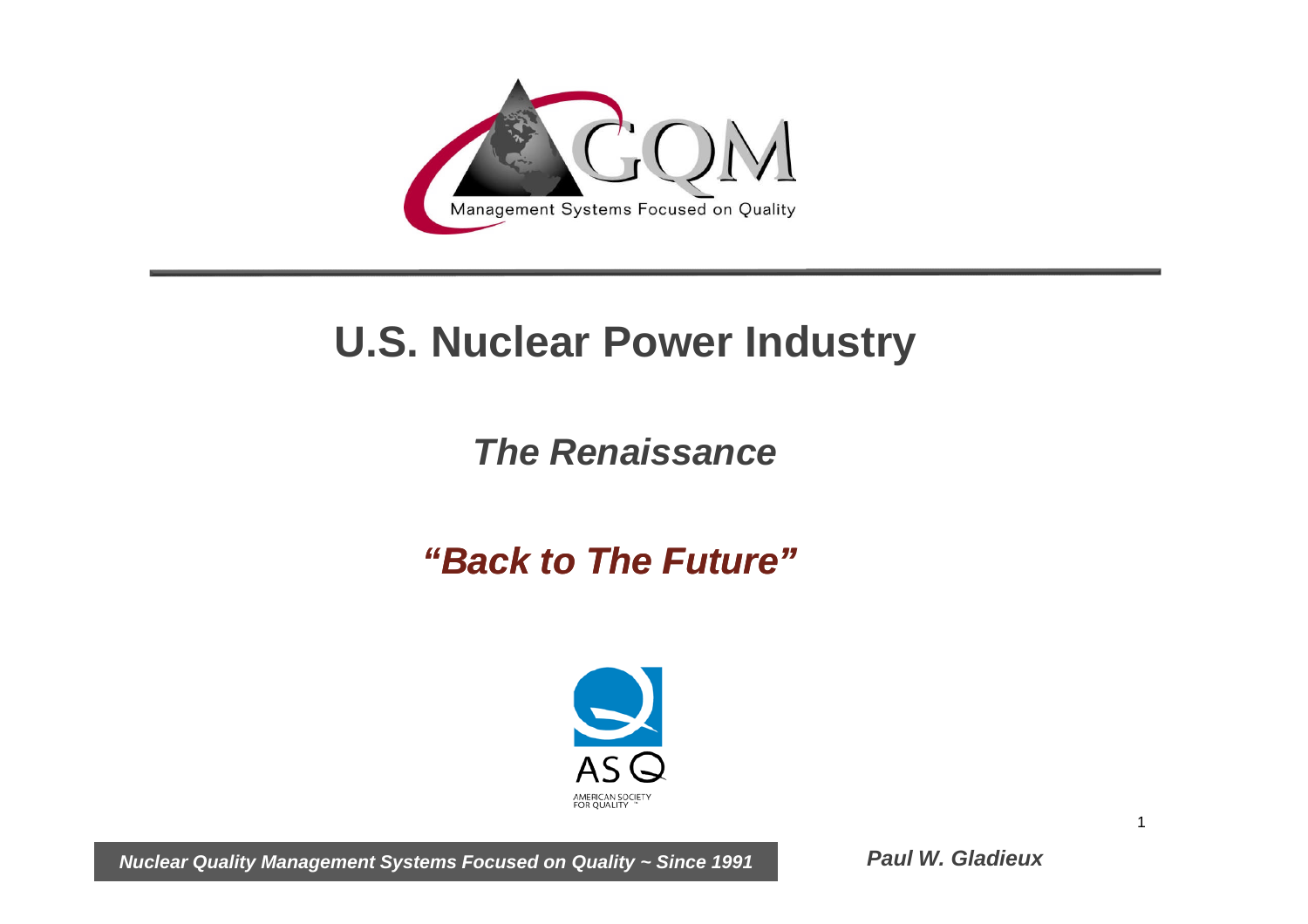## **OVERVIEW**



- **•** Background
	- **'70s ~ '80s**
	- **'90s ~ Now**
- **Renaissance**
- **Consortiums**
- **Licensing / Reactors / NPP Applications**
- **Organizations / QM Initiatives**
- **Quality Professionals Opportunity**
- **Conclusion**

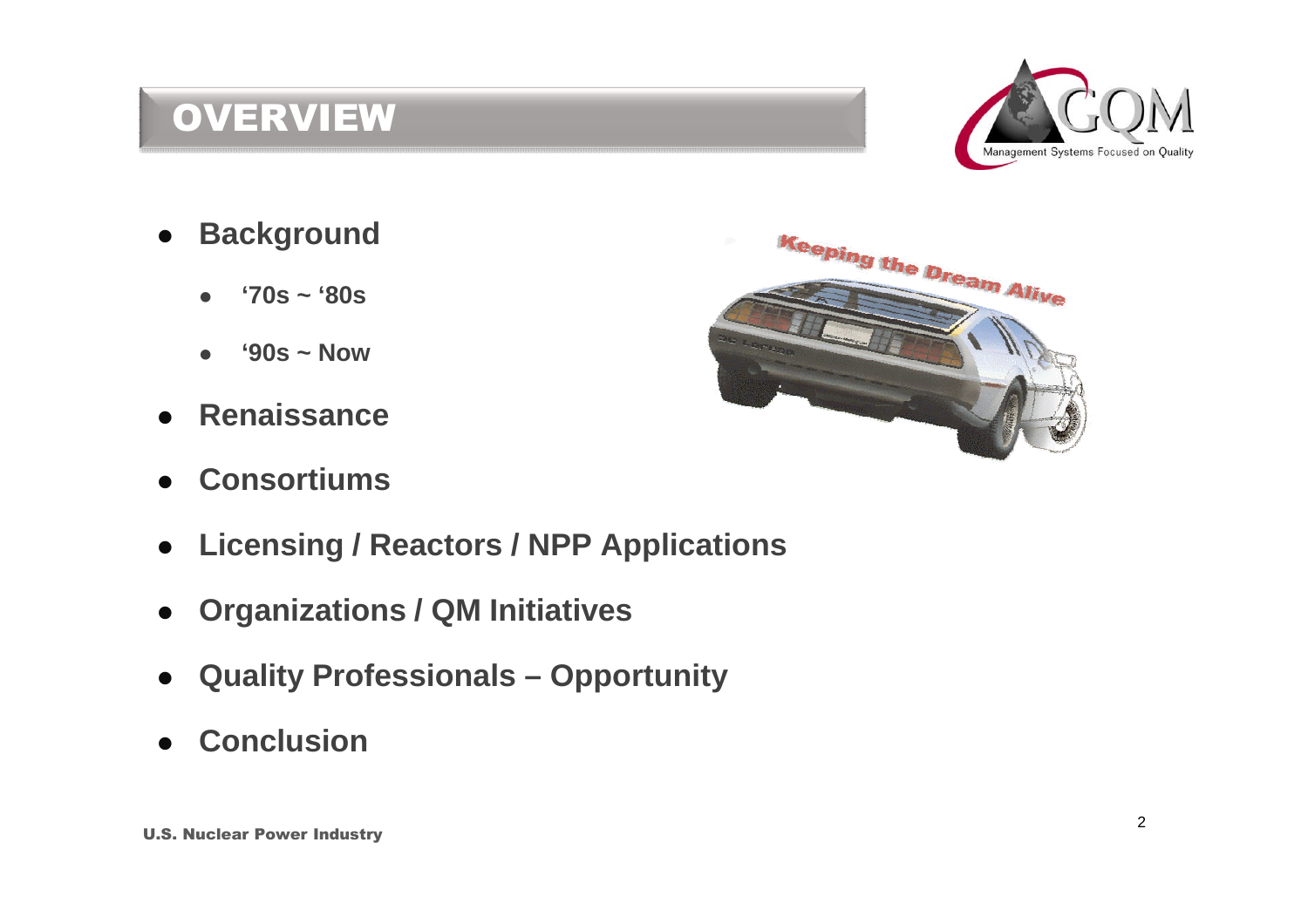### 1970s ~ 80s



- **Construction 126 NPP 2 Step Licensing Process**
- **Continued Environmental / Safety Protests**
- **Three Mile Island U.S. Industry Accident**
	- **Loss of Public Support and Confidence**
	- **Changing NRC Licensing Requirements**
	- **Cost Overruns**
- **Chernobyl Accident 1986**
- **Shoreham NPP (\$5.5 Bil) > Sold \$1.00**
	- **Fully Decommissioned in 1994 Never Operated**
- **1980 > NPP's Cancelled & No New NSSS Orders**
- **1985 > NRC Publishes NUREG-1055**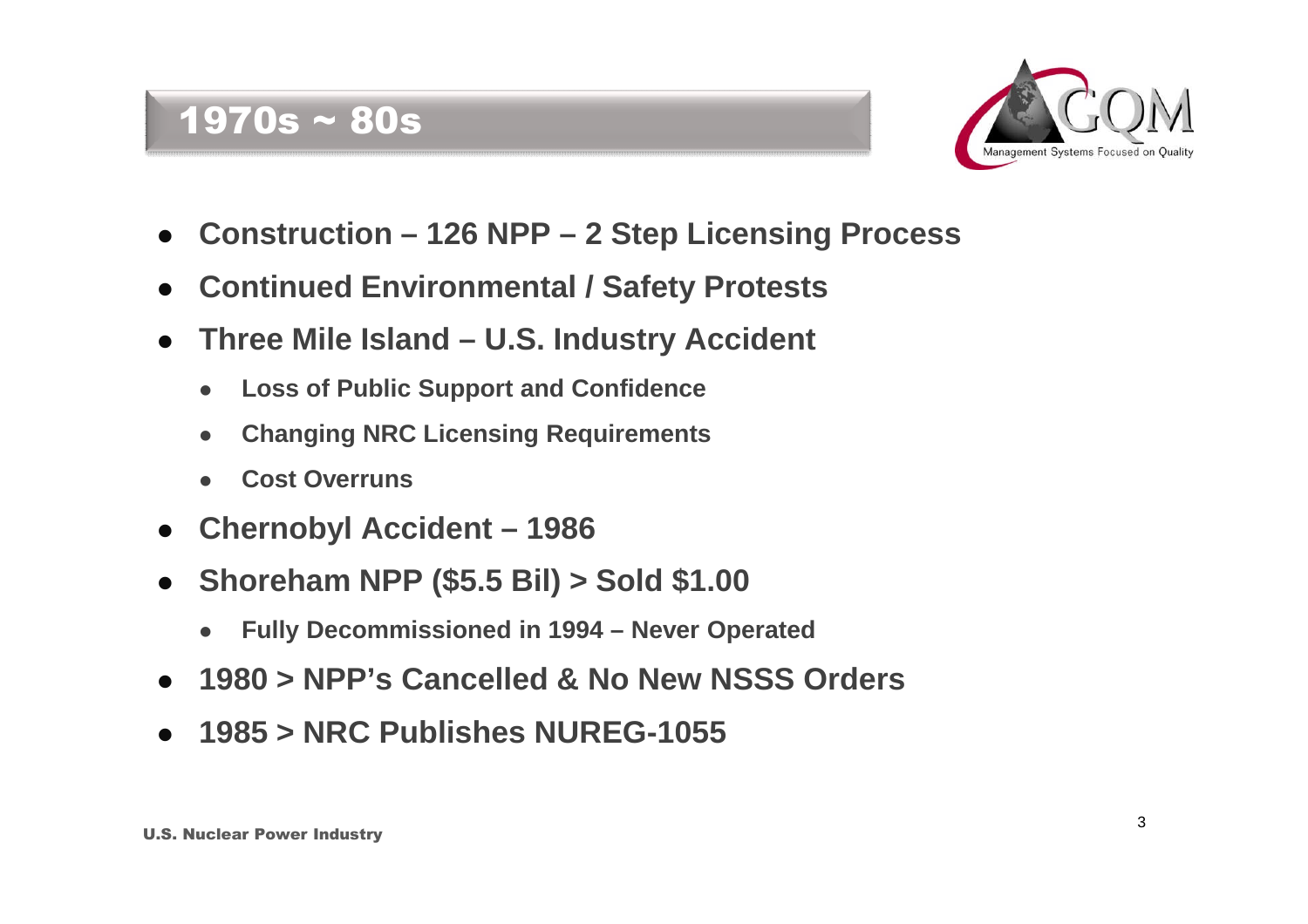### 1990s ~ Now



- **104 U.S. Operating NPPs**
- **INPO Standards on Continuous Improvement**
- **No New Orders "New Build"**
- **First Generation Operations Workforce**
	- **Aging / Retirement**
	- **Operations Expertise Not Design Build**
- **Qualified / Certified Supply Chain Vanished**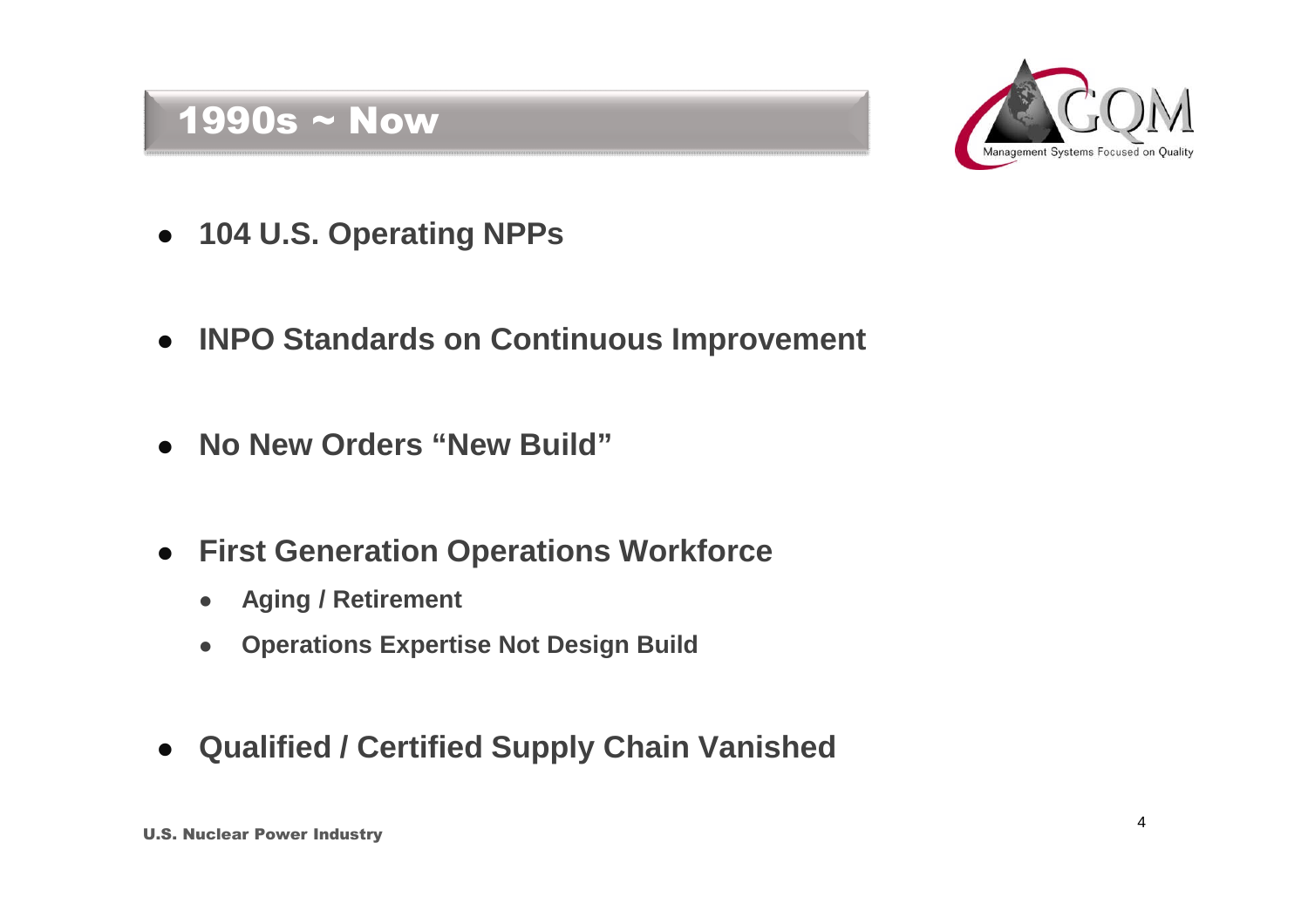## Renaissance



- **Carbon Emissions / Oil Dependence**
- **2005 Energy Act**
	- **Loan Guarantees**
	- **First Six NPPs**
- **Passive Reactor Technology**
- **Public Perception Change**
- **10CFR Part 52 1 Step Licensing Process**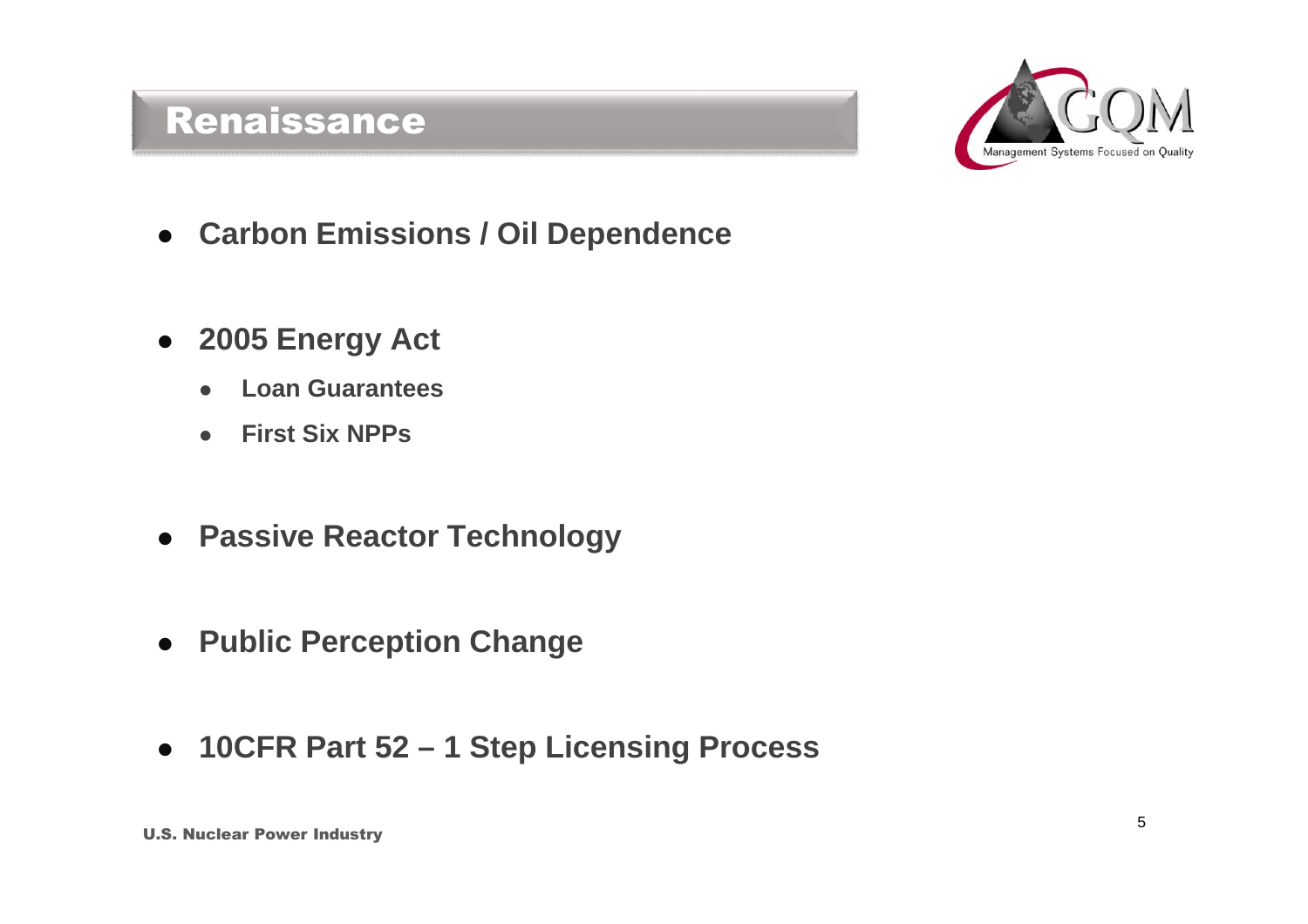### Consortiums



- **NuStart Westinghouse & Shaw Group**
	- **AP-1000**
	- **Duke, Southern, Progress Energy, TVA, Others**
- **UniStar AREVA & Bechtel**
	- **EPR**
- **GEH & URS Washington Division**
	- **ESBWR**
- **MHI & URS Washington Division**
	- **US APWR**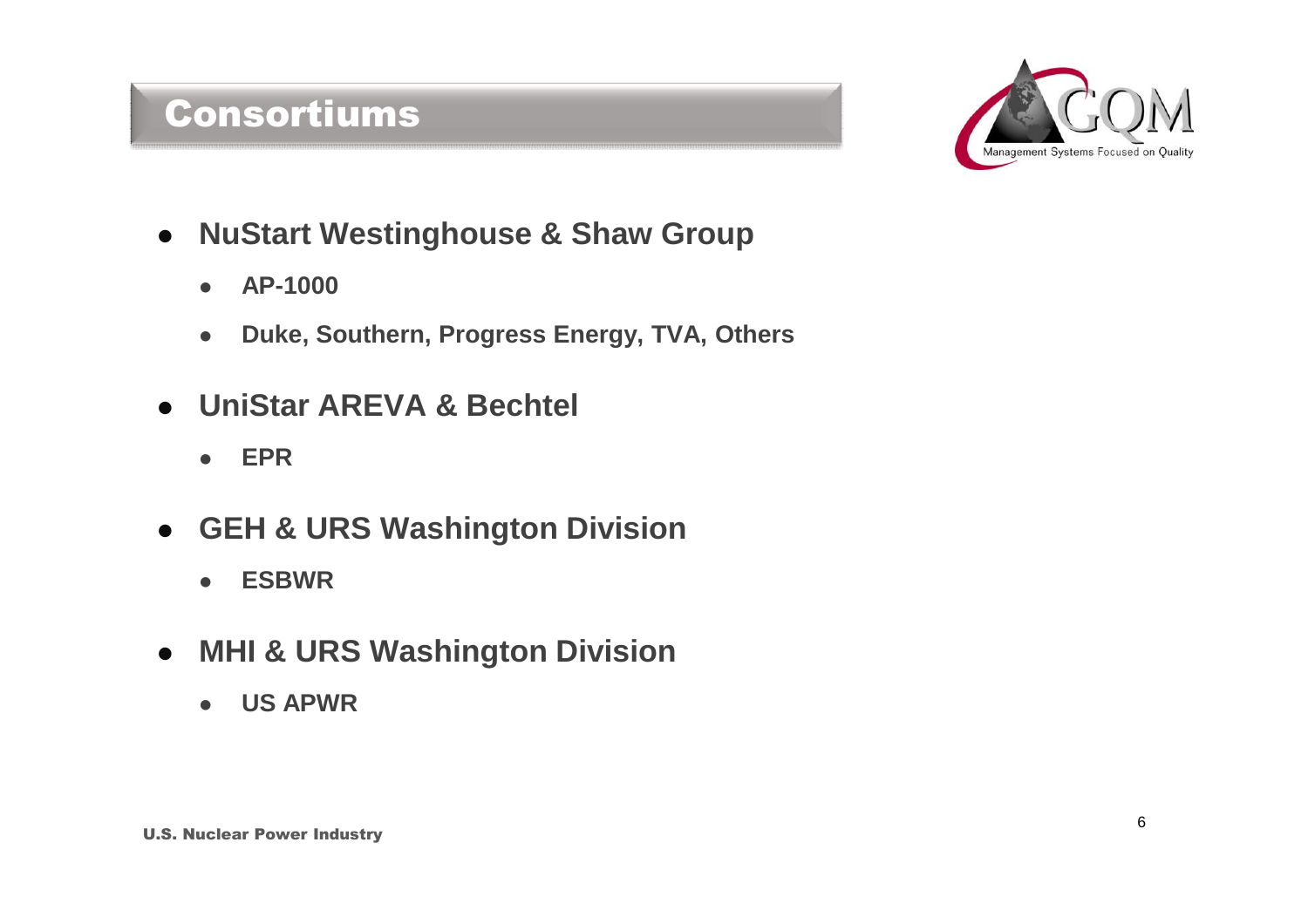### 10 CFR Part 52 - Licensing 1 Step



- **Standard Design Certification (DCD)** 
	- **Westinghouse Nuclear 2005**
- **Combined Operating License (COLA)**
- **Early Site Permits (ESP)**
- **Inspection, Test, Analysis and Acceptance Criteria (ITAAC)**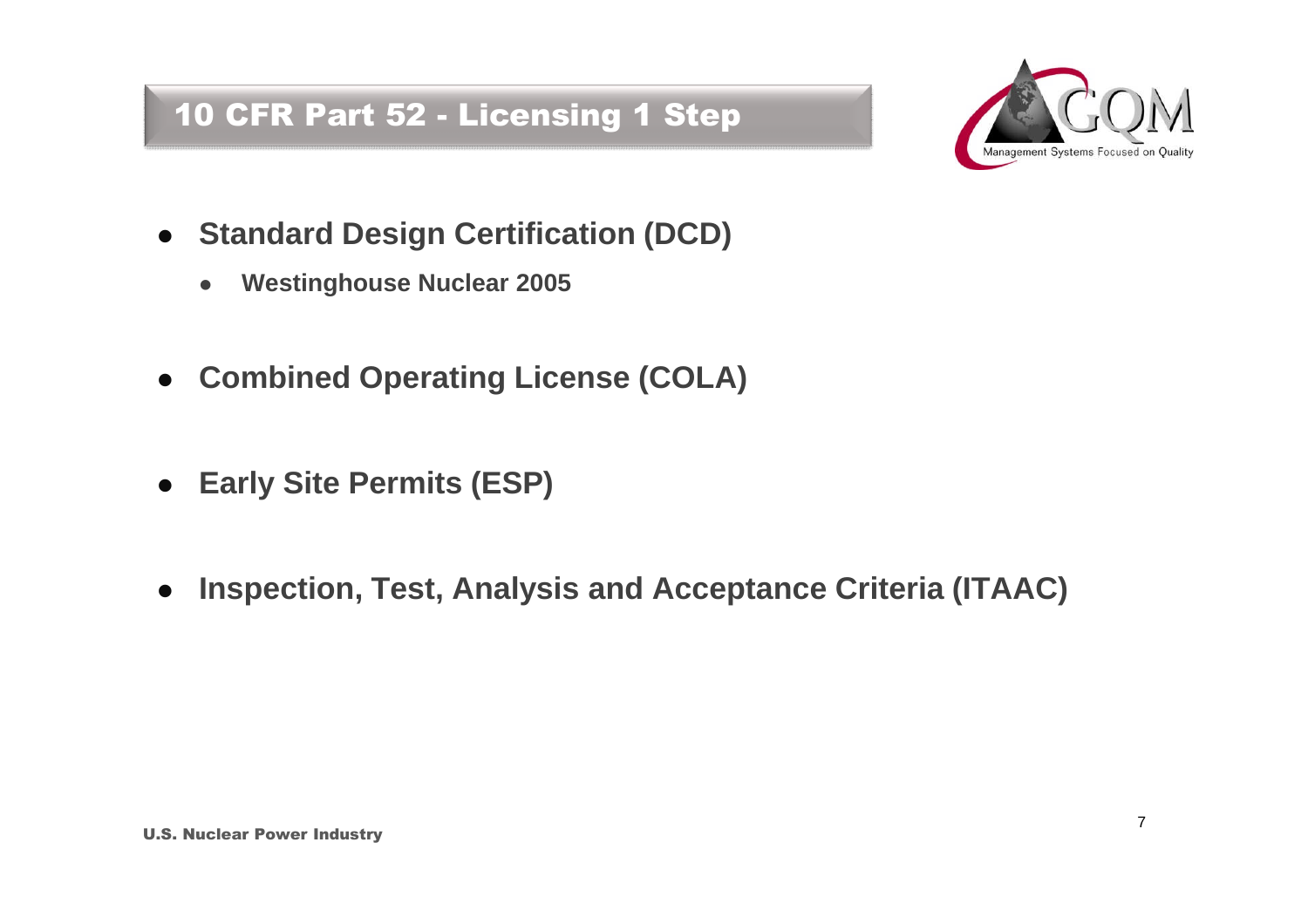### GEN III+ Reactor Designs (GEN IV)



- **PWR AP-1000 Advanced Passive Safety Systems**
	- **Westinghouse Nuclear**
- **EPR European Pressurized Water Reactor**
	- **AREVA**
- **ABWR Advanced Boiling Water Reactor**
	- **GE / Hitachi**
- **ESBWR Economically Safe Boiling Water Reactor**
	- **GE / Hitachi**
- **US APWR Advanced Pressurized Water Reactor**
	- **Mitsubishi Heavy Industries**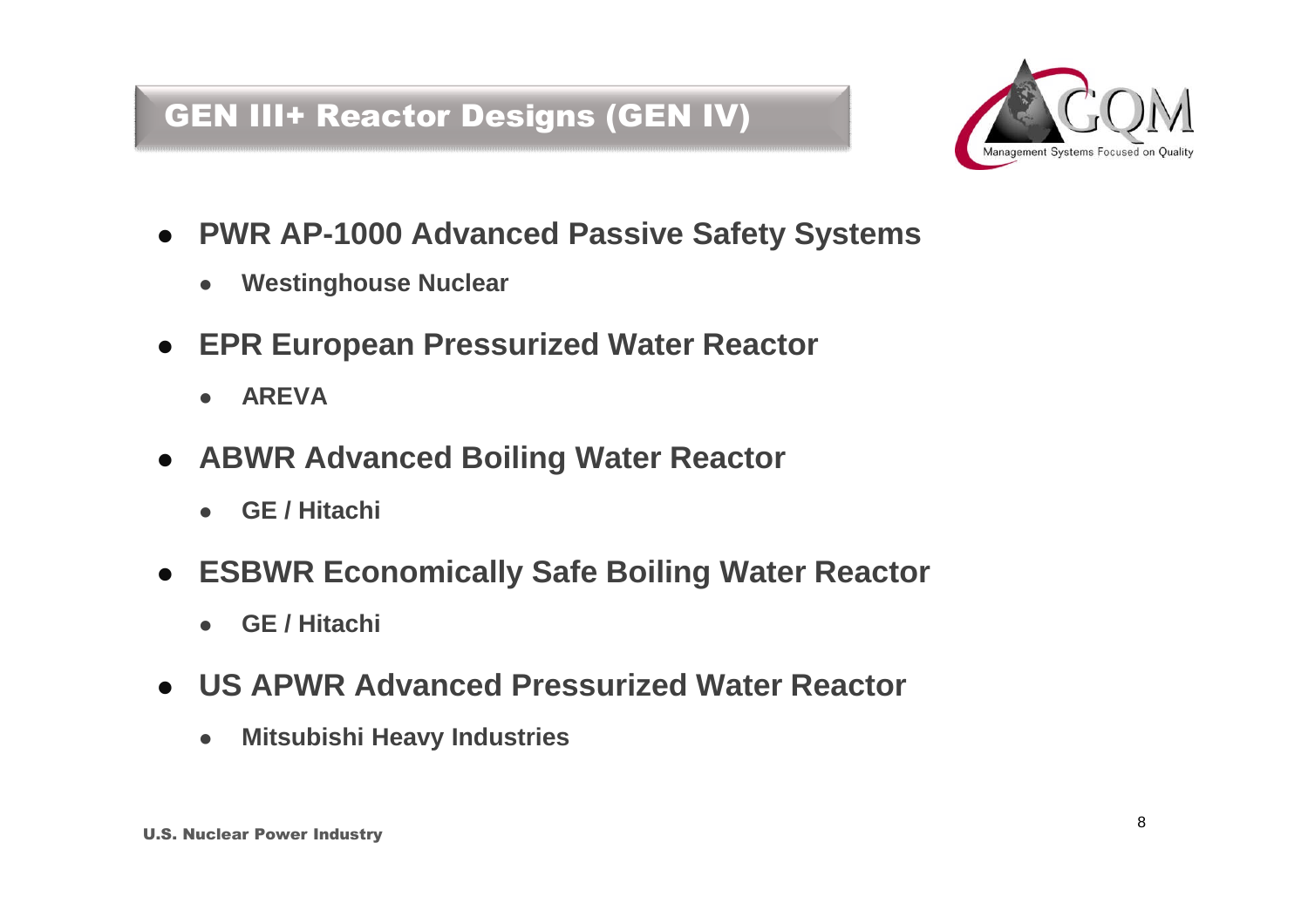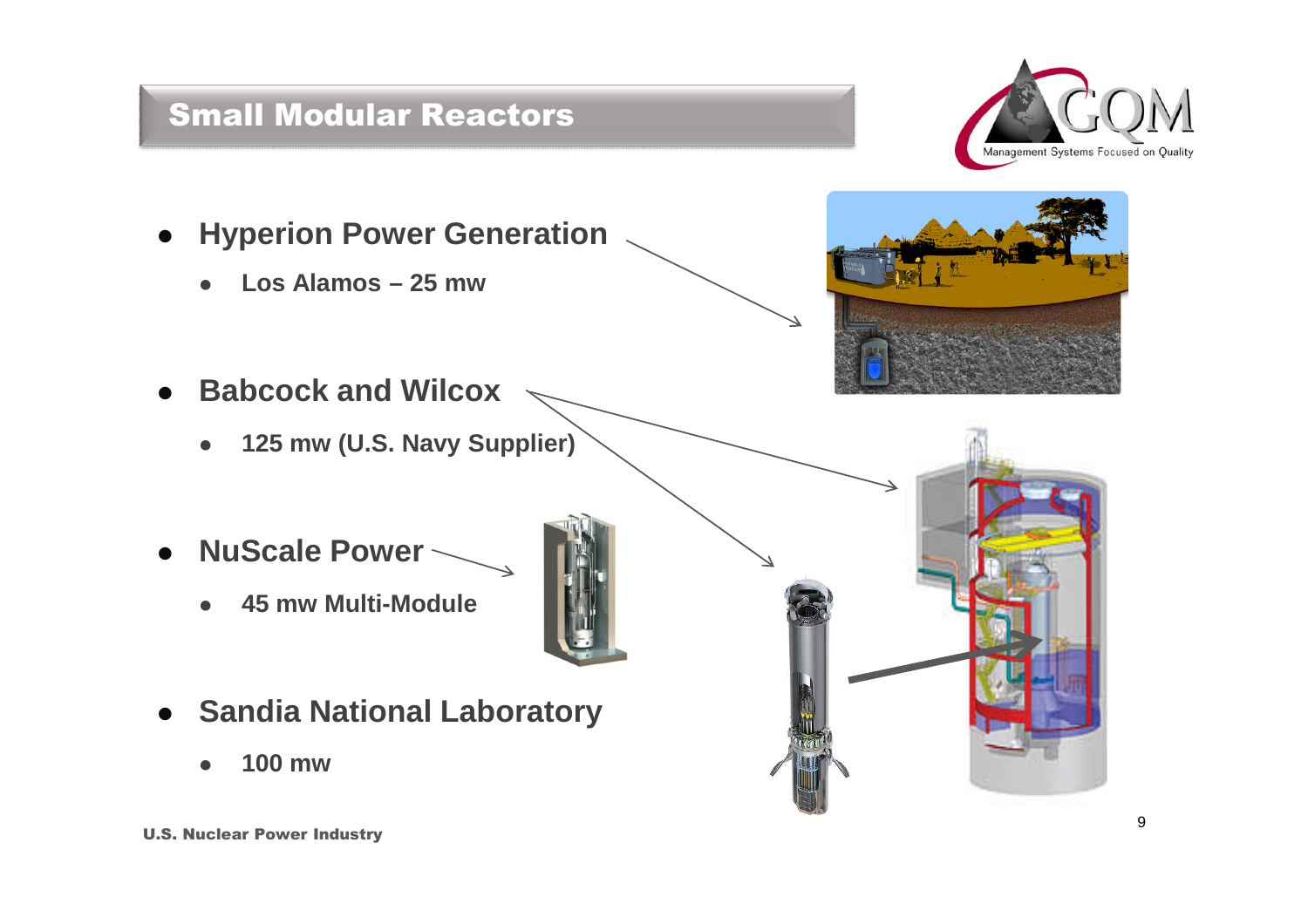### NPP Applications



- **2007 5 COLAs**
- **2008 12 COLAs 1 Anticipated**
- **2009 2 Anticipated**
- **2010 3 Anticipated**
- **Total COLAs 23**
- **Total Units 34**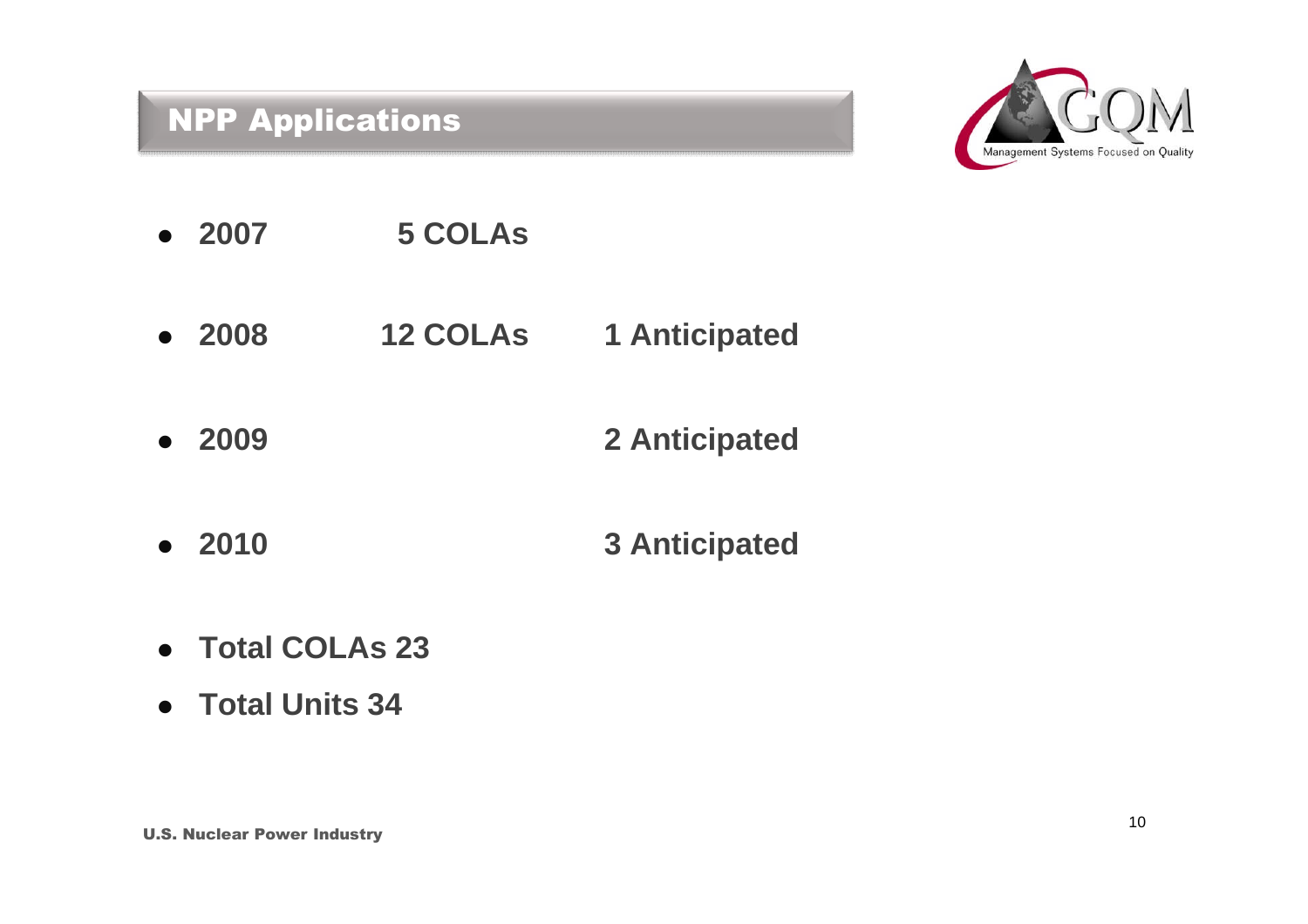## U.S. Industry Organizations



- **American Nuclear Society**
	- **ANS www.ans.org**
- **Nuclear Energy Institute**
	- **NEI www.nei.org**
- **Institute for Nuclear Power Operations**
	- **Industry Members**
- **Electric Power Research Institute**
	- **Industry Members**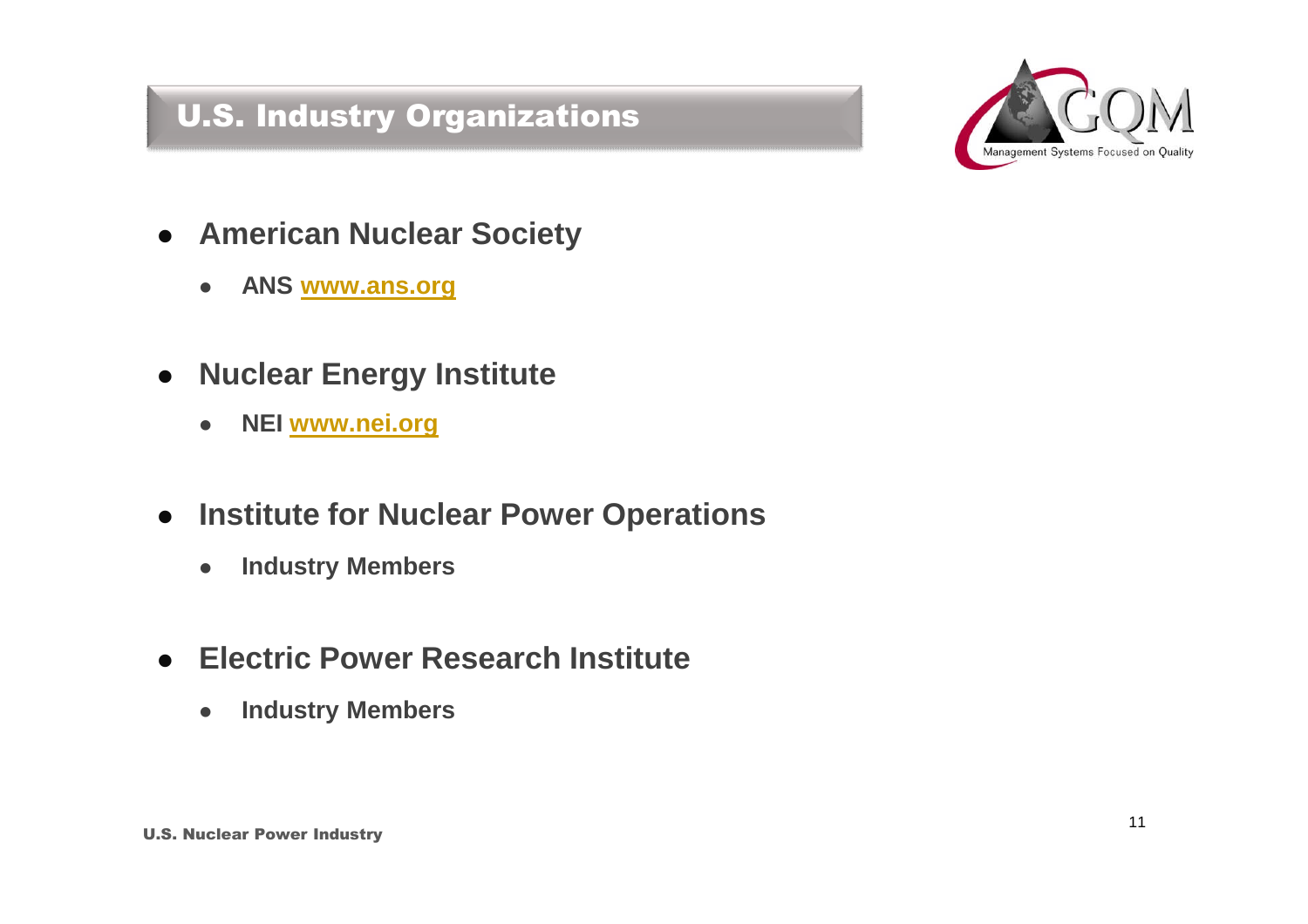#### NEI Quality Initiatives



- **QA Topical Standard Template**
- **QA Role in the ITAAC Requirements**
- **Commercial Grade Dedication**
- **Fraudulent / Counterfeit Items**
- **Qualified Supplier Shortages**
- **Lessons Learned / Training NUREG-1055**
- **Quality Professional Development (Shortage)**
- **Standards for CAPs**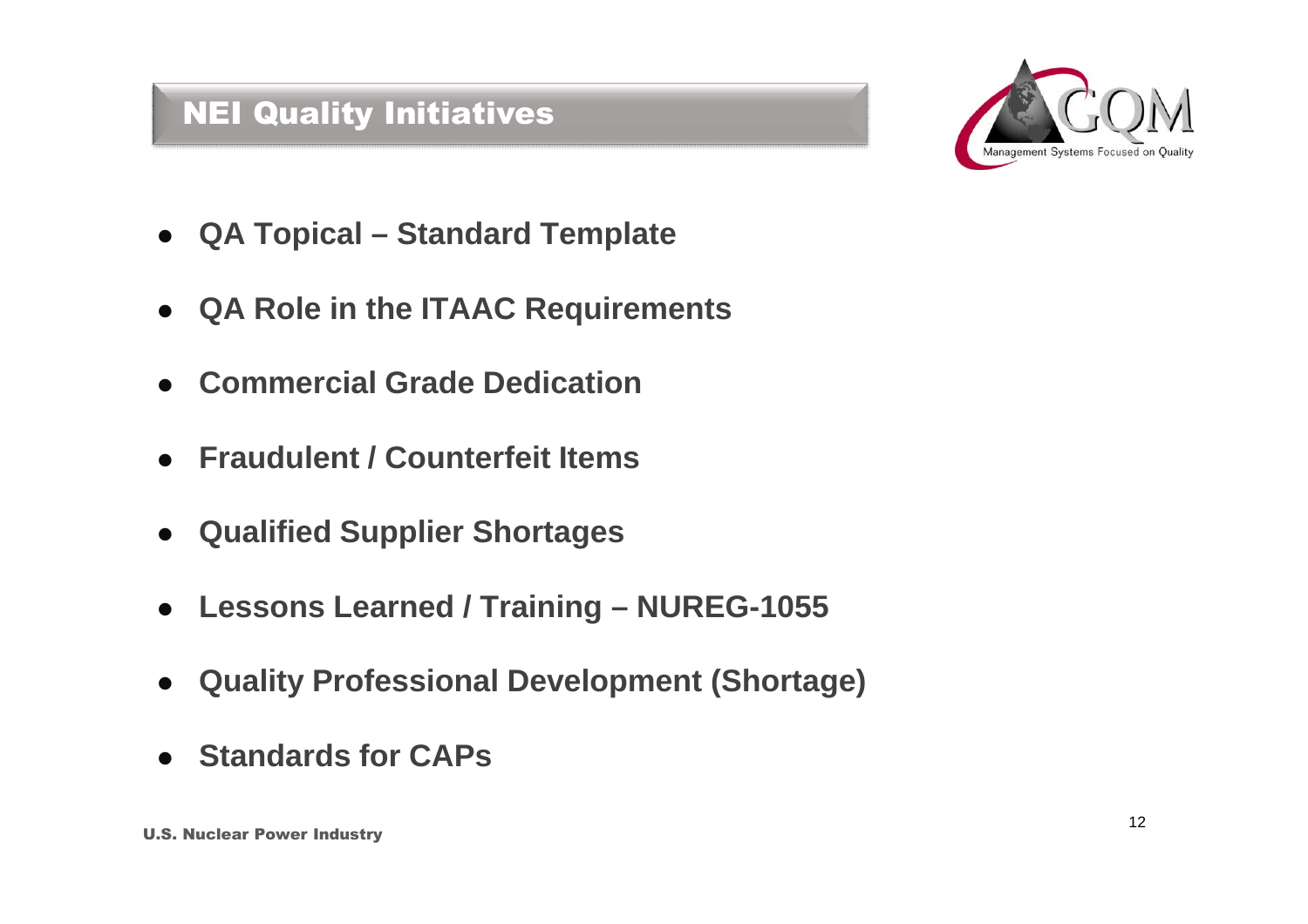#### "Call For" Quality Professionals



- **Workforce NPP Operations-based**
- **Quality Professionals**
	- **NEI Nuclear Workforce Study Results**
	- **Quality Had Highest % Rate Over 48 Years of Age (75%)**
- **4,000 ~ 6,000 New Professionals Needed**
	- **30 NPP x 120 = 3,600 Construction / Suppliers**
	- **30 NPP x 20 = 600 Utility Oversight**
	- **60 New Suppliers = 300 for Supplier Quality**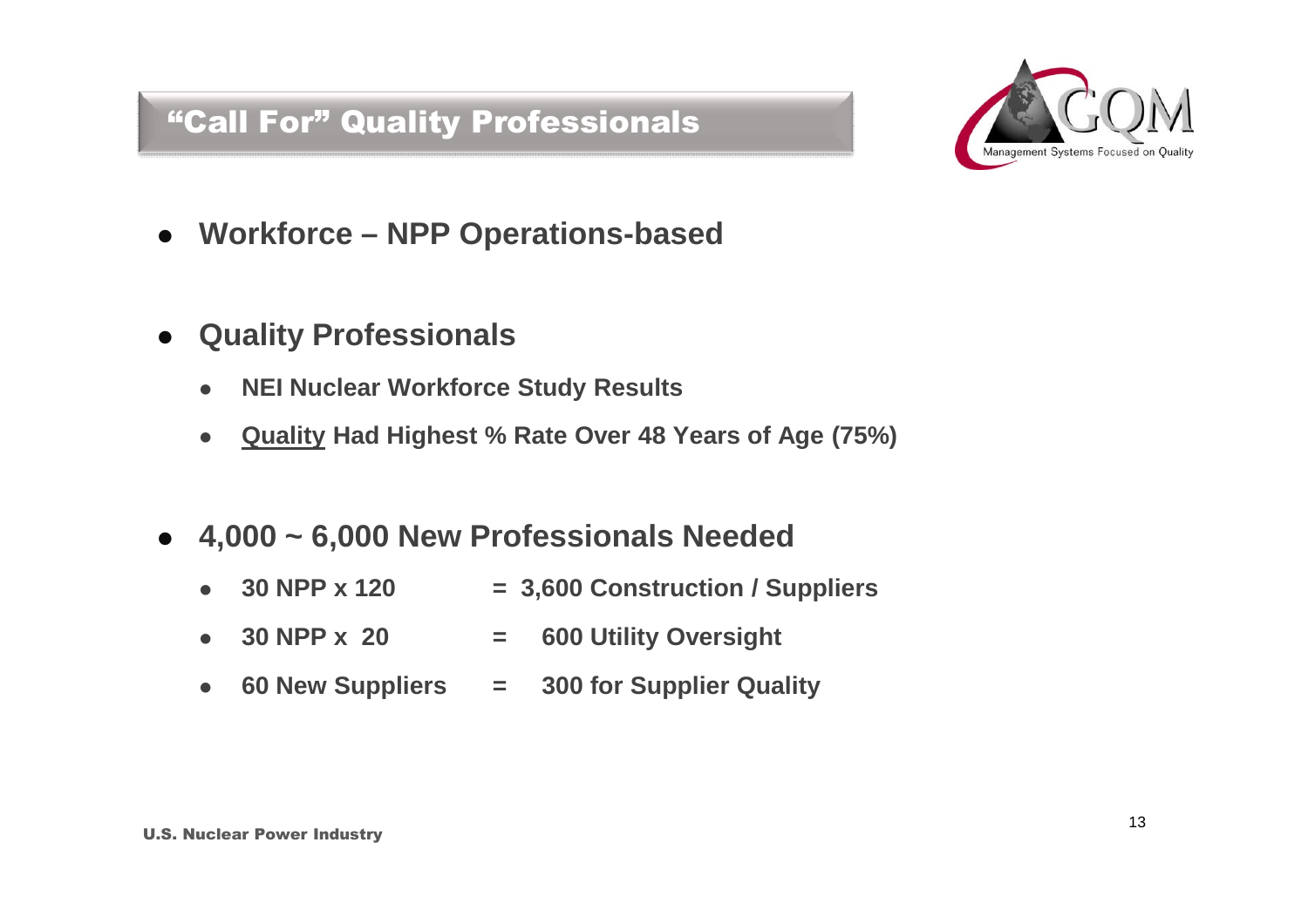#### "Call For" Quality Professionals



- **Consultants Assist with Development / Deployment**
- **Quality Professionals Utilities**
	- **Operations / Construction / Supply Chain Management**
	- **Quality Engineering / Supplier Evaluations**
	- **Commercial Grade Dedication**
- **Quality Professionals EPC / Suppliers**
	- **Design / Fabrication / New Build**
	- **Planning / Surveillance / Audits / Inspections / Testing**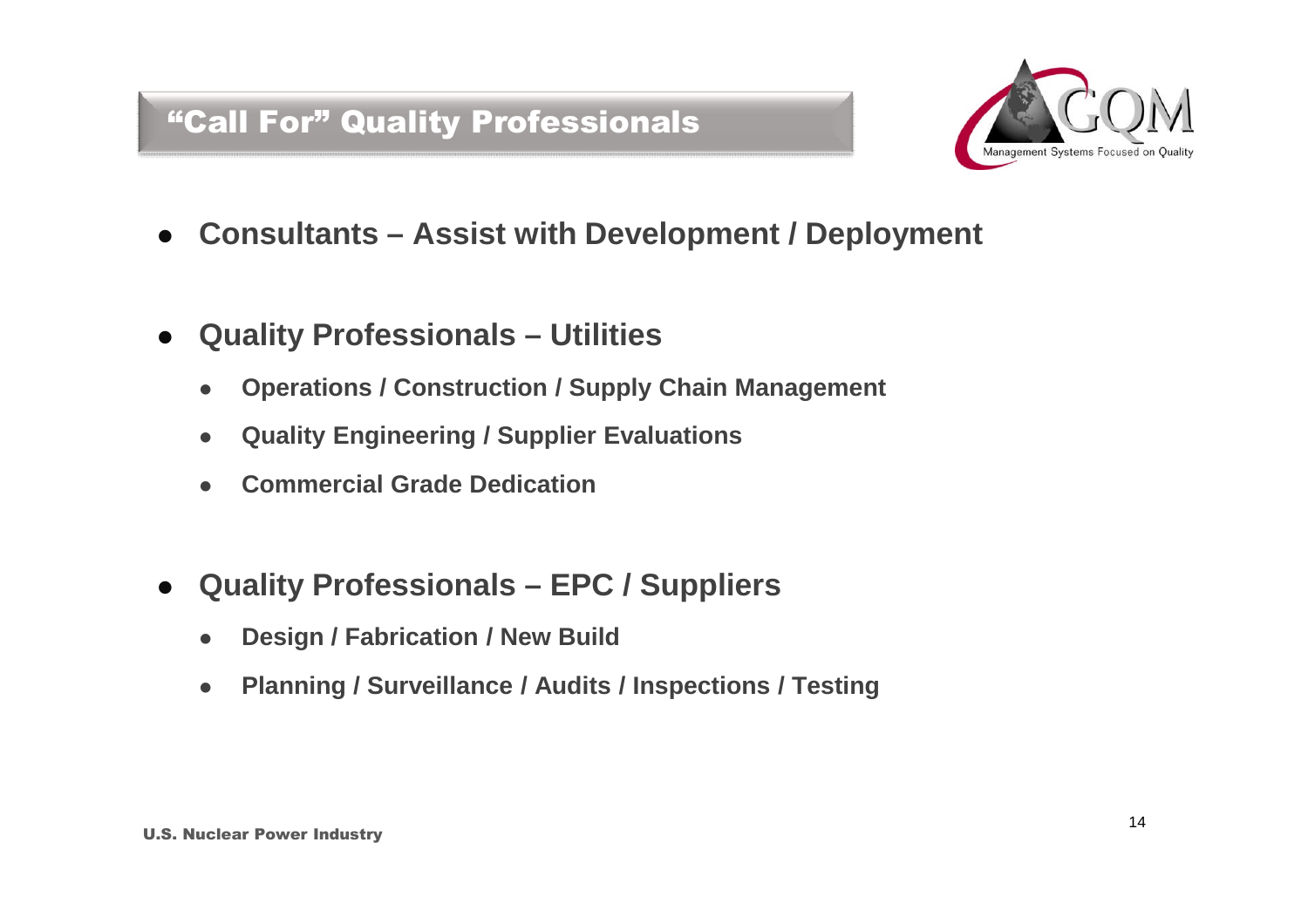#### **Conclusion**



**► 2010 New Era in Power Generation** 

- Leverage from Technology Breakthroughs
	- $\triangleright$  Nuclear Must be in the Mix
	- $\triangleright$  Advanced Reactors / Safeguards
	- 3D Modeling / Software
- Need YOU <sup>&</sup>gt; Next Generation  $\triangleright$  Great Opportunity for Quality Professionals
- $\triangleright$  Accelerate Supply Chain Development
- Know The Requirements Well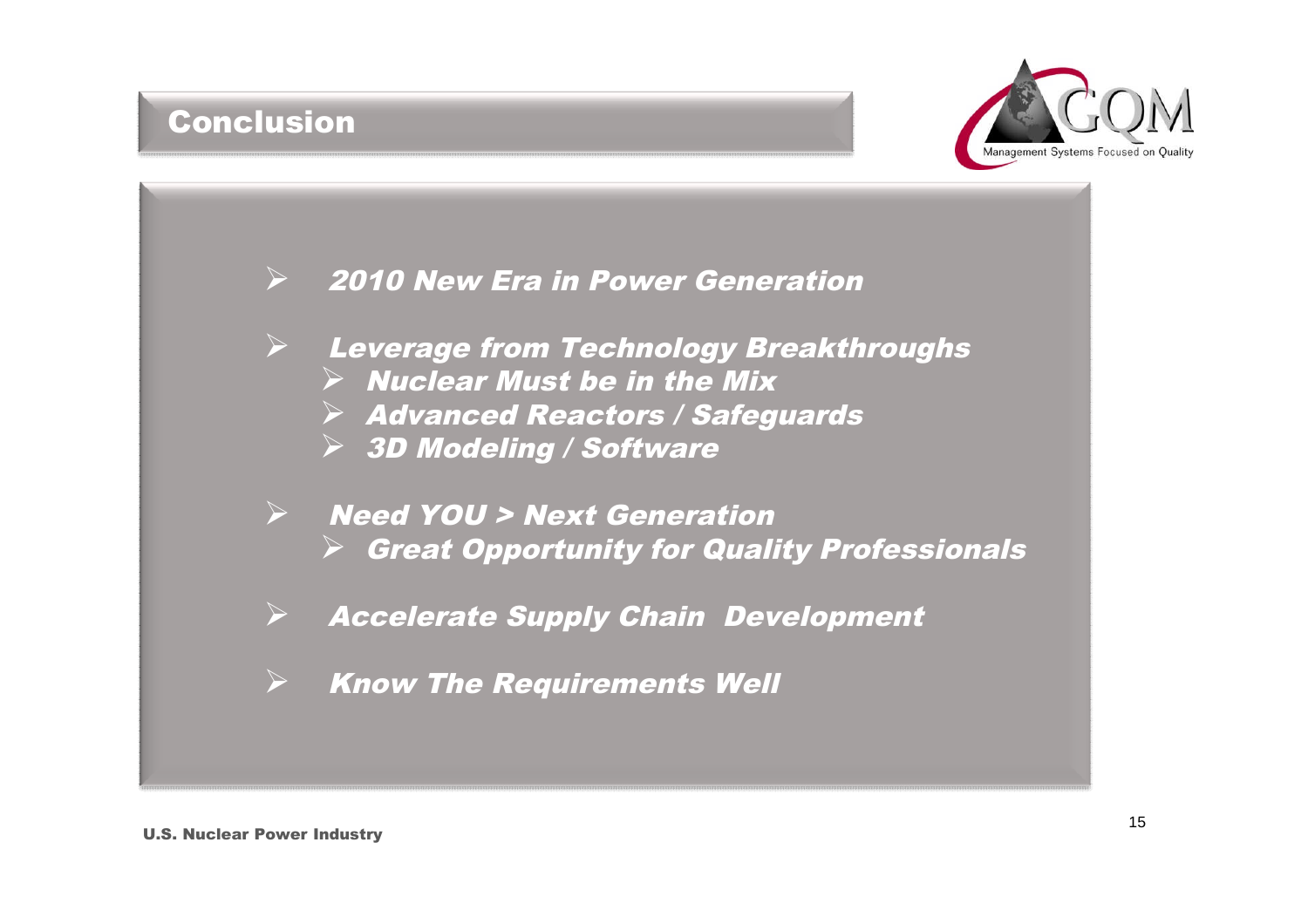

#### **Companies set sights on UAE nuclear project worth \$41B**

Local and international companies reportedly are setting up offices in Abu Dhabi to be part of a civilian nuclear-power project in the United Arab Emirates that could generate about \$41 billion over the next decade.

A U.S. commercial nuclear energy mission, which would be coordinated by the Nuclear Energy Institute and the U.S.-UAE Business Council, is scheduled to visit the UAE in December.

The visit aims to build and expand relationships with UAE civilian suppliers, contractors and potential partners.

Emirates Business 24/7 (United Arab Emirates) **(10/18)**